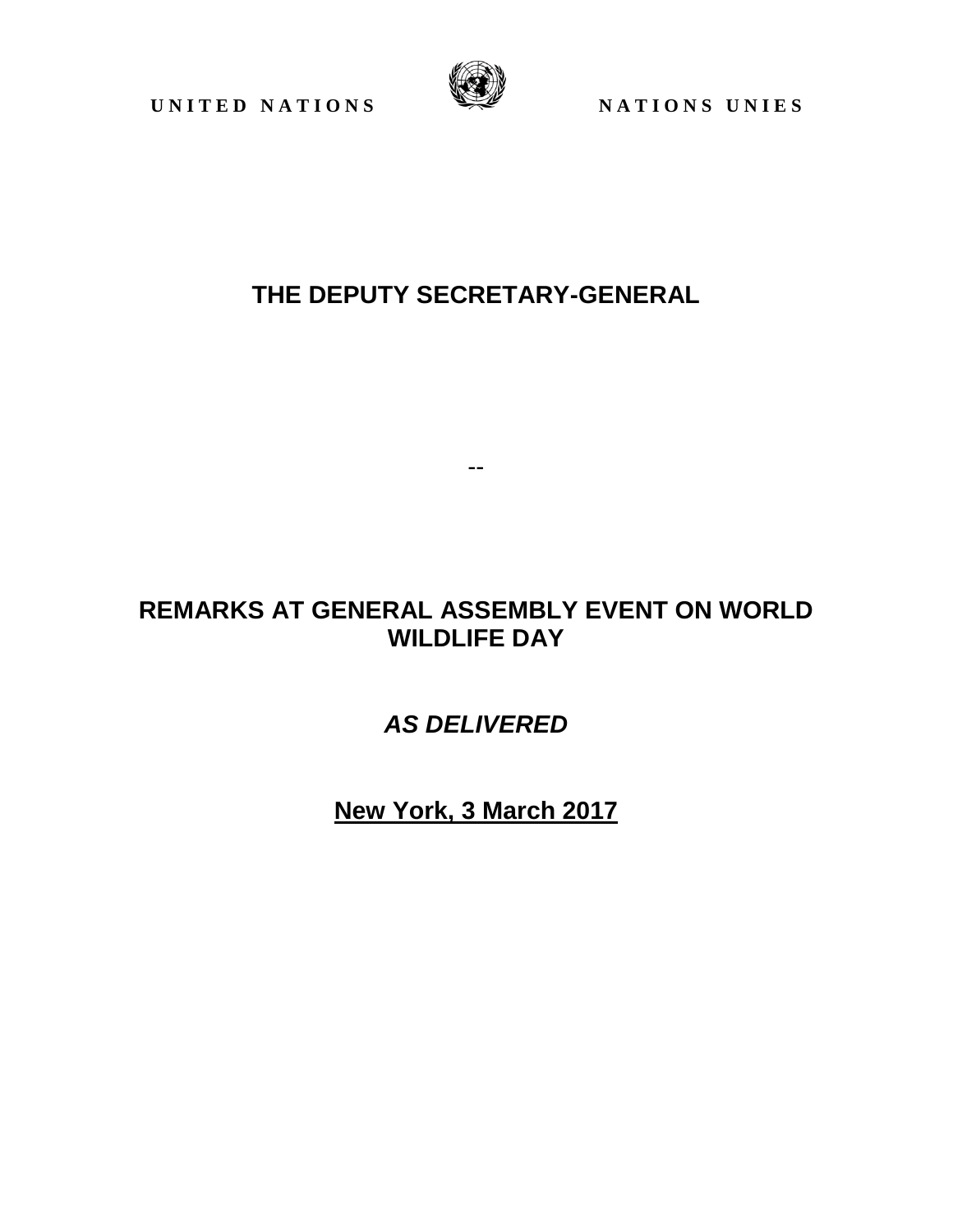**Mr. President of the General Assembly,**

**Excellencies,** 

**Ladies and Gentlemen,**

**I am pleased to be with you for this fourth observance of United Nations World Wildlife Day.**

**The focus this year is to engage young people to protect the world's wild animals and plants.** 

**Over the past four decades, the planet has lost as much as 50 per cent of its wild animals and plants – and, in some areas, even more – due to climate change, habitat loss, overexploitation, poaching and illicit trafficking.**

**The illegal trade in wildlife and wildlife products, including elephant ivory, high value timber and marine species, is a threat not only to sustainable development but to peace and security.**

**This sophisticated transnational crime is facilitated by corruption and weak governance, and managed by some of the world's most ruthless organized crime networks --including violent extremists and non-State armed groups.**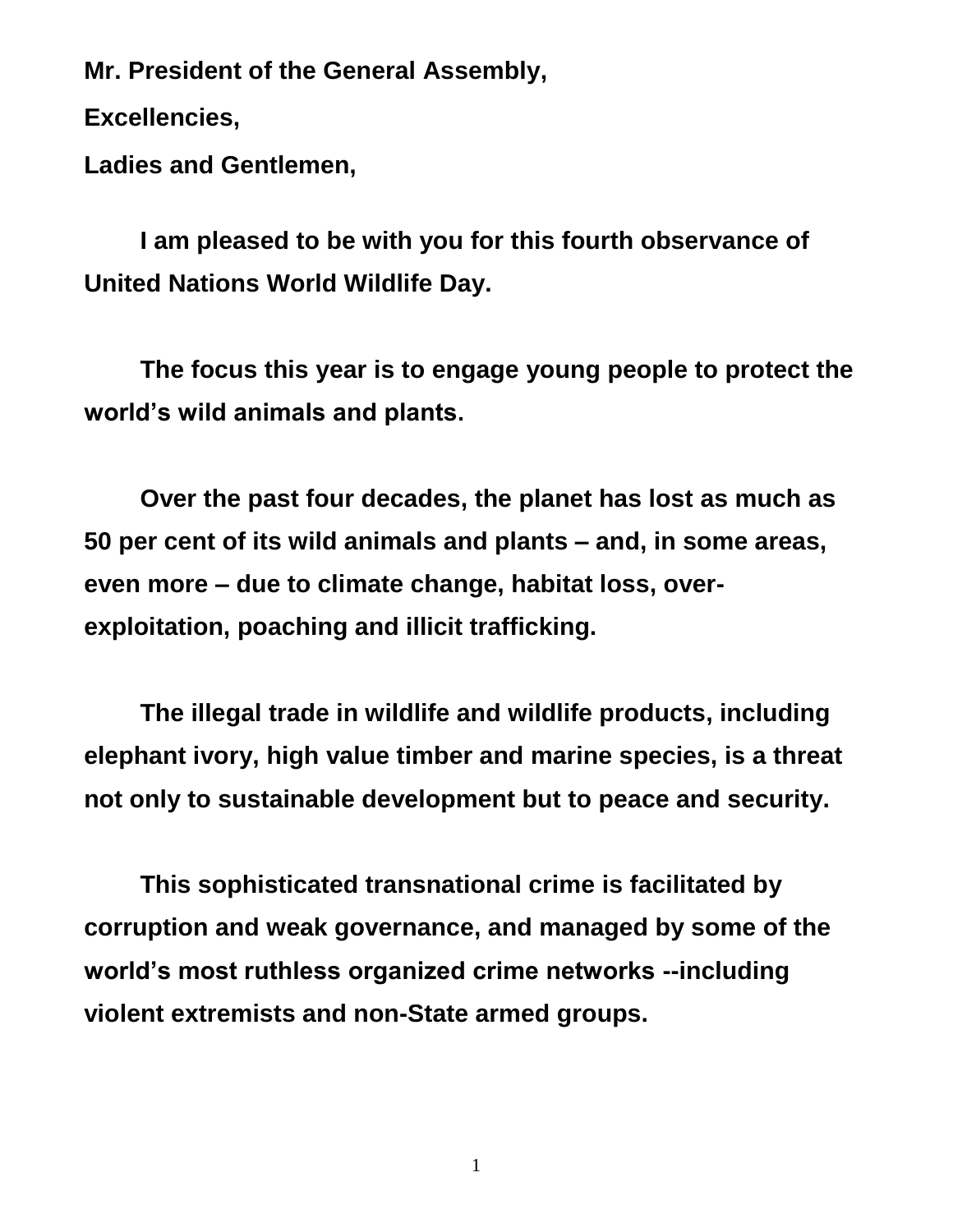**In response, United Nations Member States have signalled their political determination to end these destructive crimes.**

**Sustainable Development Goal 15 has a clear target to "end poaching and trafficking of protected species of flora and fauna and address both demand and supply of illegal wildlife products."**

**To this end, the General Assembly adopted resolutions in 2015 and 2016 aimed at tackling illicit trafficking in wildlife.**

**And, last year, Parties to CITES – the Convention on International Trade in Endangered Species of Wild Fauna and Flora – agreed on stronger protection for many species, including a call to urgently shut down domestic ivory markets.**

**The demand for ivory poses an immediate risk to the survival of African elephants.** 

**Many other species, such as cheetahs, pangolins, rhinos, vultures, sea turtles, sharks, tigers, and high-value timber, are also under pressure.**

**To combat the poaching and trafficking of protected species we must address both supply and demand.**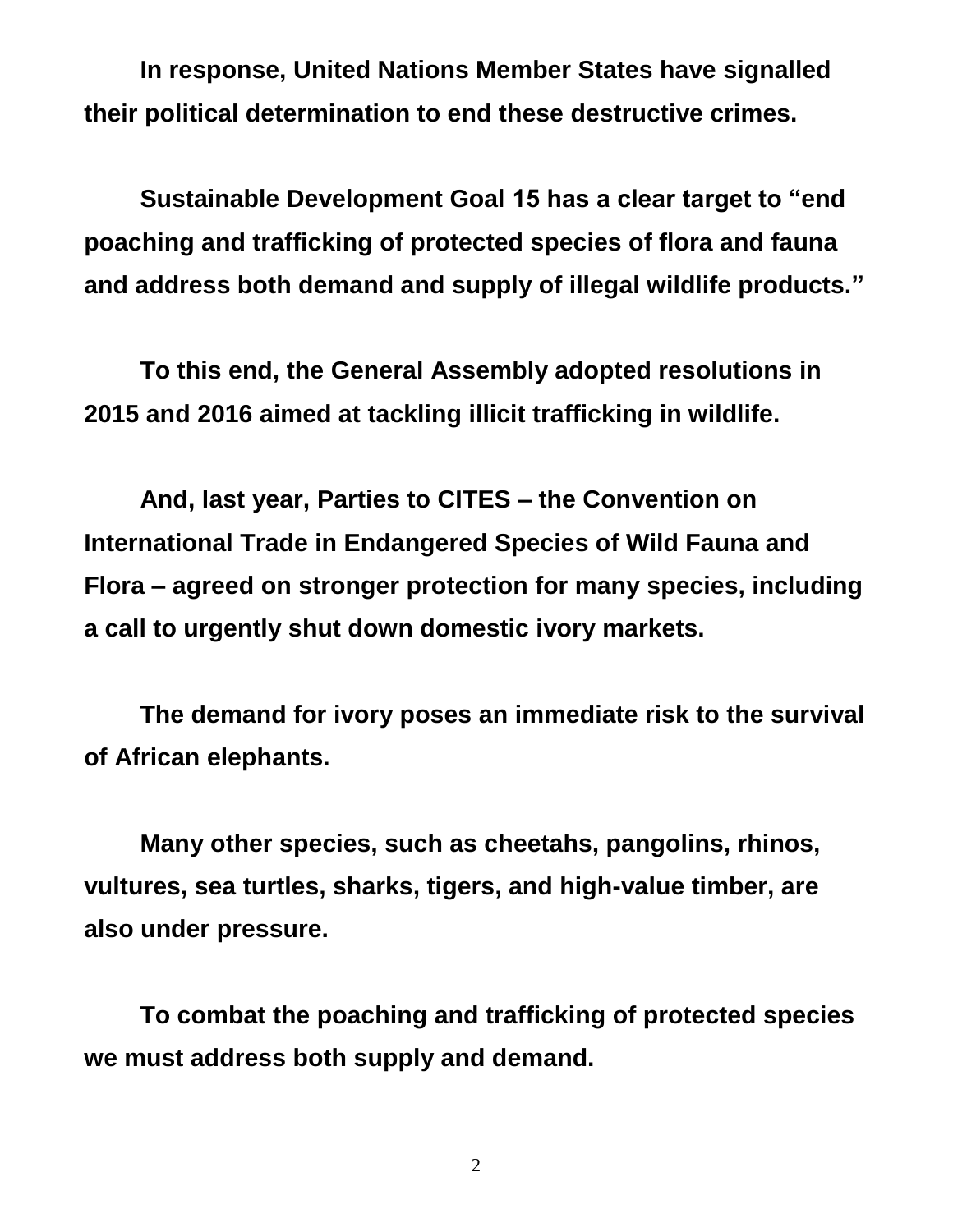**Strict enforcement of laws is important, but so too is broad awareness among policy makers, affected communities and consumers.** 

**Conservation policies must be science- and livelihoodbased.** 

**Communities that live in close proximity to wildlife must be given the incentive and the motivation to protect ecosystems and the precious heritage they contain.**

**They need to directly benefit from conservation efforts, for example through participating in ecotourism, through employment in protected areas, or through the sustainable use of natural resources.** 

**In Rwanda, conservation of critically endangered mountain gorillas has been successful because the government is committed to using tourism revenue to reduce poverty among communities neighbouring its National Parks.**

**And it also works with young people, especially our young women.**

**Ladies and gentlemen,**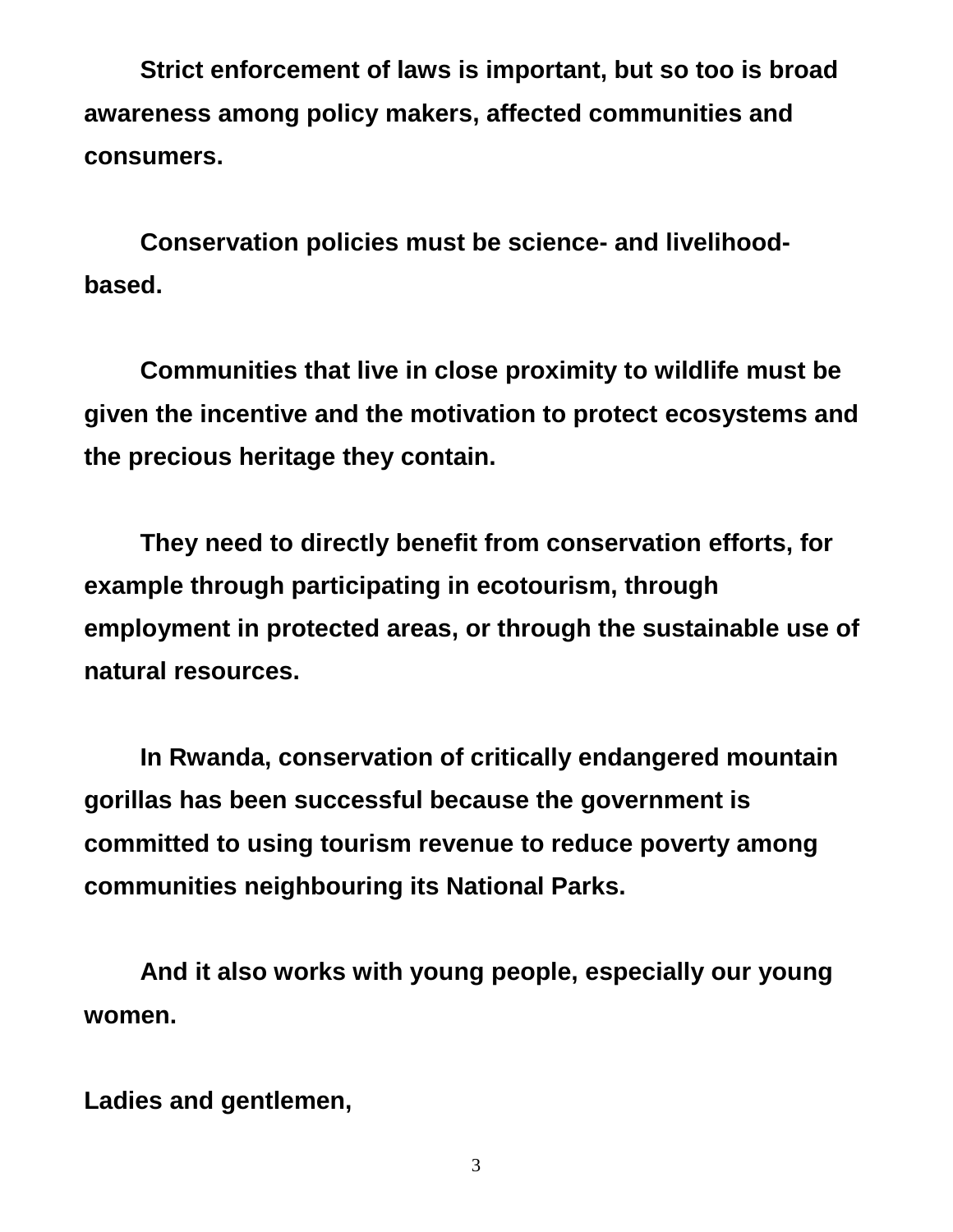**As consumers, we all have an important role to play.**

**By supporting ecotourism and insisting on sustainable and fairly traded products, we can help protect habitats and improve opportunities for the communities that live with and depend on wildlife.**

**And, by refusing to buy illegally or unsustainably traded wildlife products, we can reduce demand.**

**Young people have a really important role to play, as responsible consumers and agents of change.**

**Today, we are asking for their awareness and engagement.**

**Young conservation leaders are already making positive impacts around the world.**

**They are important wildlife defenders.**

**In South Africa, many members of the all-female Black Mamba Anti-poaching Unit are youth.**